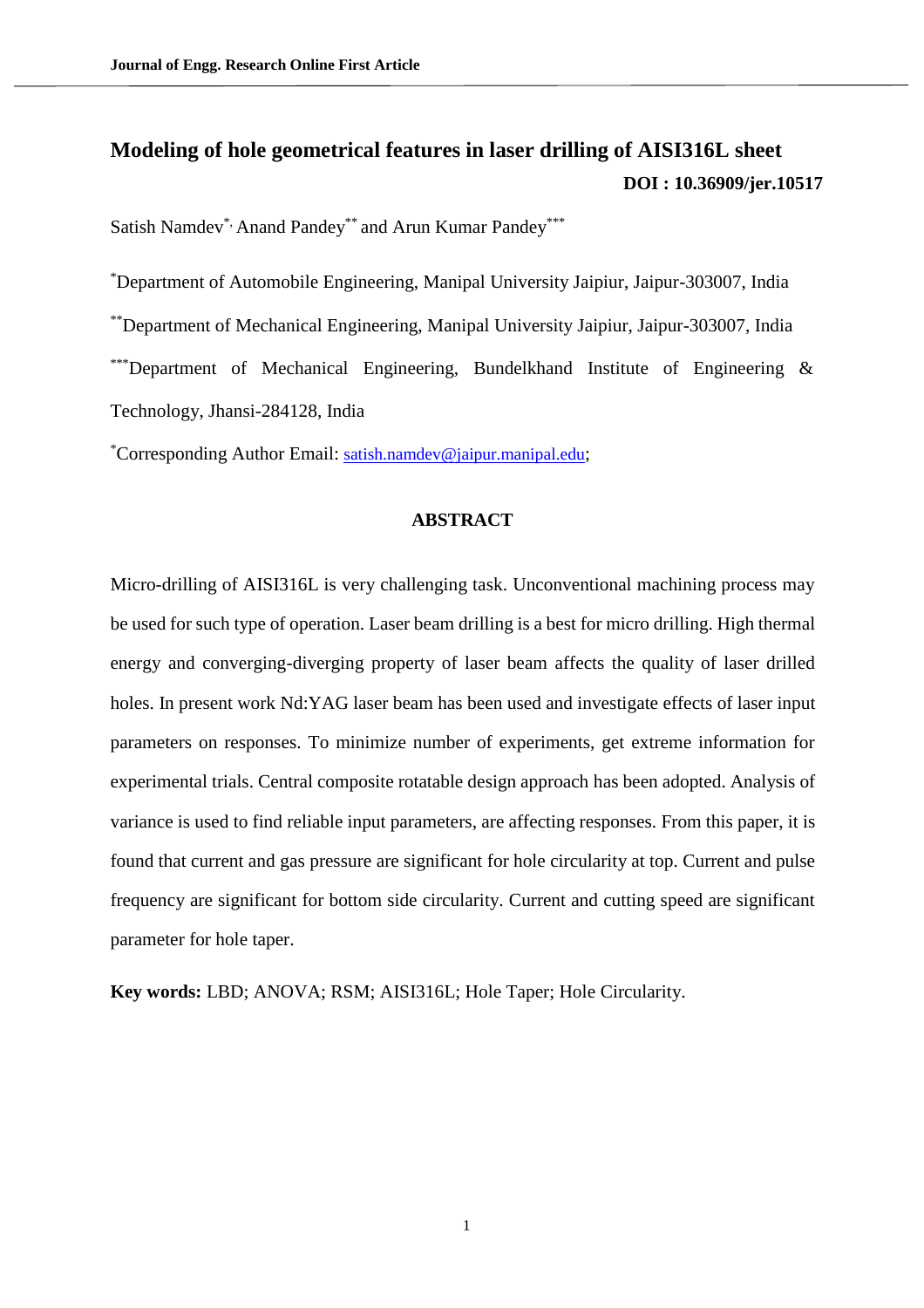#### **INTRODUCTION**

Micro-drilling is very difficult task for modern materials. Stainless steel material AISI316L is one of them and has many applications in medical, automotive, aeronautics and aerospace industries. Because AISI316L material is having unique material properties like as high thermal conductivity, high corrosion resistance, and high strength etc. AISI316L is bio-compatible material., It is used as orthopaedic material., It also widely used for biomedical applications and as well as bio-industries [E. Audouard et al., 2017 & A. Bharatish et al., 2013].

Now a days, laser drilling is used in medical industries, automobile sector and many more industries. Its unique properties like no tool wear, no contact between tool and work piece, low wastage of materials, precise hole features and micro machining etc, make it special from other conventional machining process [A. Cekic et al., 2014]. Laser beam is highly intensive and monochromatic beam. Laser beam is used as a machine tool for creating hole during laser drilling. During process, laser beam is focused on surface of material, kinetic energy of laser beam converts in heat energy and melting process takes place. Now molten material is removed by process of evaporation. Remaining unwanted material is removed by blown of highly assist gas pressure. Finally, precise drilled hole take place on work piece [I. Choudahry et al., 2012 & A. Dubey et al., 2008].

Laser beam machining process is generally used for machine advanced material like titanium, Ni based alloy and AISI316L etc. Laser cutting has been used to machining of high-speed steel and AISI316L. Authors have seen kerf width formation with effect of cutting speed and power input on steel materials. Various researchers have studied effect of parameters as pulse frequency (PF), power, gas pressure (GP) and cutting speed (CS) in formation of kerf width and heat affected zone on general metals [G. Gautam et al., 2018, K. Ghany et al., 2005, R. Goyal et al., 2016 & A. Hascalik et al., 2013].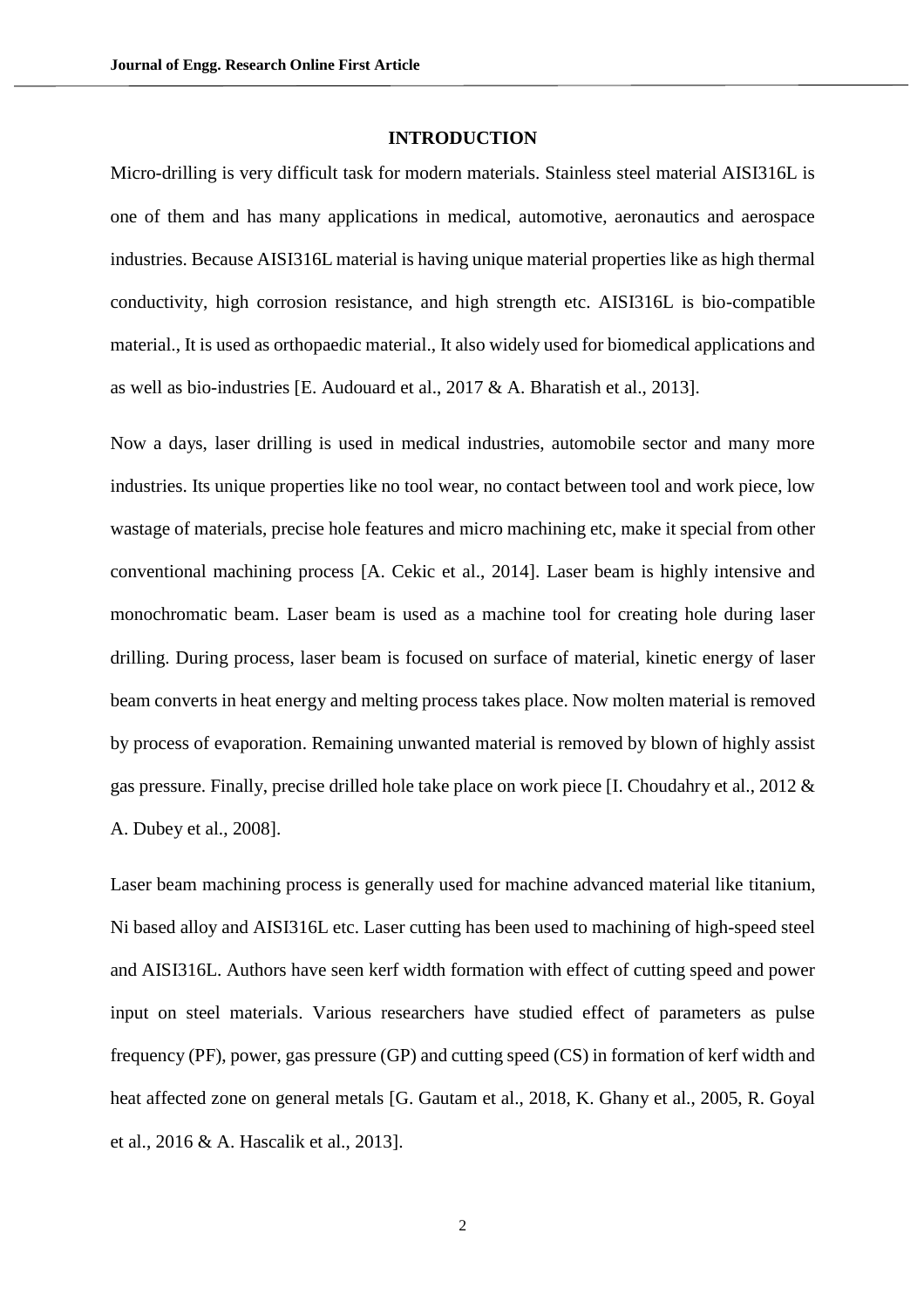Few researchers found kerf width increase with improve laser power but decrease it while increasing cutting speed. To cut of 4130 steel through laser, PF plays major role to reduce heat affected zone (HAZ) and kerf width (KW) [S. Kumar et al., 2006]. HAZ decrease while increase laser power to machining of SS304. KW reduce if increased CS [A. Lamikiz et al., 2005].

Researchers have seen the effect of GP and PF on recast layer formation. Also examined circularity of hole geometrical features during laser trepan drilling in IN718, Ti alloy, stainless steel etc. Researchers have been used  $CO<sub>2</sub>$  and Nd: YAG laser to perform drilling operations and saw the effect of PF, GP, Current (C), pulse width, pulse mode etc on hole geometrical features like circularity and hole taper (HT) [D. Montgomery et al., 2015]. Researchers prepared scientifically designed experimental run using orthogonal array or CCD (central composite design) based on considering number of independent variables. Researchers also used hybrid approach to optimize their responses like HAZ & KW for laser cutting and HT for laser drilling. Artificial intelligence tools like fuzzy logic, & genetic algorithm (GA) are used successfully to accomplish work for modelling and optimization of responses. Based on literature review, present work is study geometric features of drilled hole of diameters 1 mm on AISI316L sheet. All Experiments have been performed on pulsed Nd:YAG laser beam system. Four input parameters (GP, C, CS & PF) and their effect on three responses have been decided. These responses are hole taper (HT), hole circularity at entrance (Cent) and exit sides (Cexit) of hole. There hundreds experimental combination are possible with four input parameters. To minimize number of experiments with maximum information. CCD approach has been chosen. Minitab software has been used to prepare design of experiment. Experimental data has been used to developed empirical model.

#### **EXPERIMENTAL DESIGN AND SETUP LAYOUT**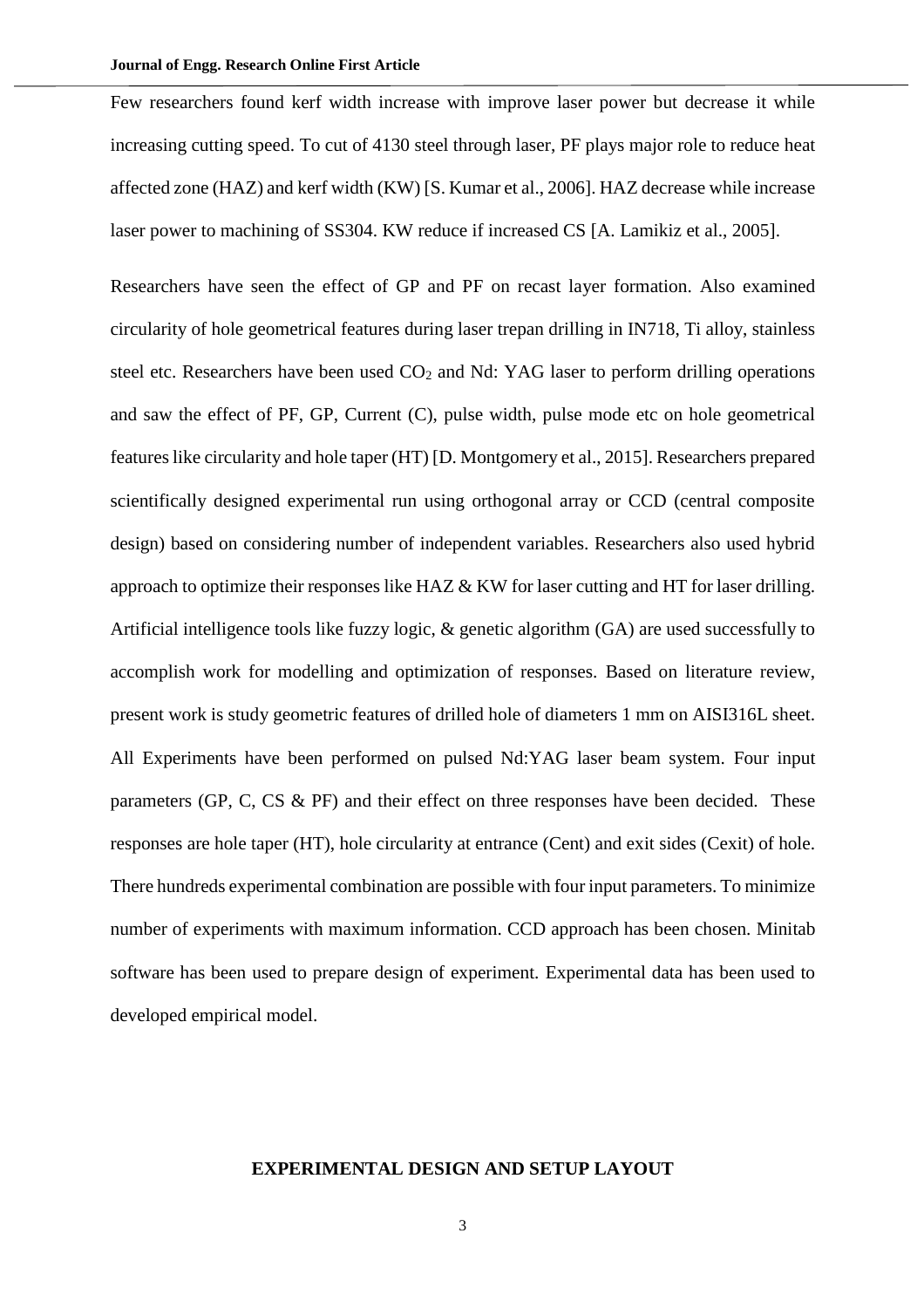Response surface methodology (RSM) is a statistical method of design of experiment. This method has been used for modeling and optimization purpose. Generally, this method is used for optimize engineering problems. There are many experimental methods are in RSM, central composite design (CCD) is one of them. This design is most effective design over other experimental design. In CCD, second order regression model is prepared [A. Pandey et al., 2013]. For CCD, numbers of experiments are finalized with below mentioned formula in equation 1.

$$
N = K^2 + 2K + C \qquad (1)
$$

Where, N = number of experiments, K = number of input parameters (4), & C= number of central run (7). The total number of experiments (N) are 31 [M Radovanovic et al., 2011].

**Table 1.** Chemical Composition of AISI316L Sheet.

| Material      | $C_{\rm r}$ | Ni     | Mo   |
|---------------|-------------|--------|------|
| % Composition | 17.06%      | 10.17% | 2.1% |

A 500 W Nd:YAG laser has been used. Its peak power is 5 kW and wavelength 1064 nm. AISI316L sheet of 1.8 mm thickness has been used for drilling operation. AISI316L plate of dimension is 150 mm<sup>\*</sup>100 mm<sup>\*</sup>1.8 mm. Density ( $g/cm<sup>3</sup>$ ), specific heat ( $J/kg<sup>0</sup>K$ ), melting point temperature (<sup>0</sup>C), thermal conductivity (W/m<sup>0</sup>K) and coefficient of thermal expansion (1/<sup>0</sup>C) of AISI316L plate are 8, 500, 1440, 16.3 and 15.9 respectively. Chemical composition of work material is shown in Table 1. Input parameters' range have been decided on the basis of trialbased experiments for through hole of 1 mm diameter. Range of input parameters with levels are given in Table 2. Due to some experimental limitation, not possible to consider all values of input parameters. In this situation, nearest values have been preferred for input parameters [N. Rajaram et al., 2003]. In presenting work, all input parameters values for their level are very near to theoretical values.

**Table 2.** Input parameters and their levels.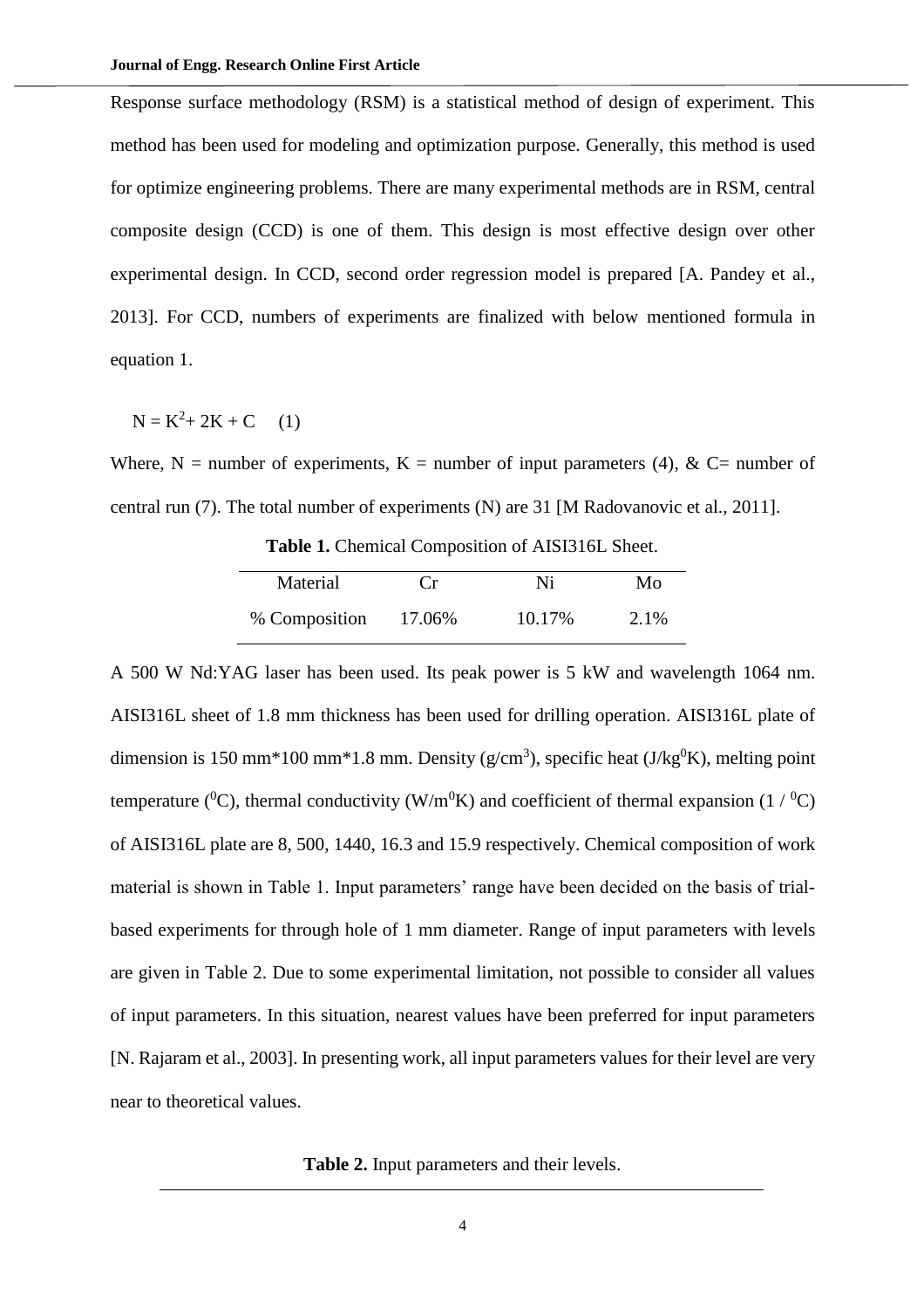| Symbol         | <b>Input Parameters</b> | Unit                | Level |                     |          |    |              |  |
|----------------|-------------------------|---------------------|-------|---------------------|----------|----|--------------|--|
|                | (Abbreviations)         |                     | $-2$  | $-1$                | $\Omega$ |    | <sup>2</sup> |  |
| p <sub>1</sub> | GP                      | $\{kg/cm^2\}$ 6 7 8 |       |                     |          | 9  | -10          |  |
| p <sub>2</sub> | C                       | ${Amp}$             |       | 150 175 200 225 250 |          |    |              |  |
| $p_3$          | CS                      | $\{mm/min\}$        | 10    | 20                  | 40       | 60 | 80           |  |
| $p_4$          | PF                      | $\{Hz\}$            | 8     | 9                   | 10       | 11 | -12          |  |

# **EVALUATION OF DRILLED HOLE QUALITY CHARACTERISTICS Hole diameter**

Hole dimeter has been measured from four different side. It has been measured along circumferentially of hole at interval of  $45^{\circ}$ . Hole dimeter has been measured by Moticam series stereo microscope. After that, average has been taken of four diameters  $d_1$ ,  $d_2$ ,  $d_3$  and  $d_4$  for hole as shown in Figure 1 [Saini et al., 2018]. Same measurement process has been followed for all experiments. Hole diameter has been measured for top side and bottom side also. Microscopic image of drilled hole has been shown in Figure 1 and Figure 2.

#### **Hole Circularity (Cent, Cexit) and Hole Taper (HT***)*

Laser drilled hole is created by using thermal energy of laser beam. Laser drilled hole boundary is not be perfect circular. Hole circularity at bottom and top side are measured by given formula in equation 2 and equation 3. Drilled holes are not perfectly circular. Due to this reason in the case of through hole, there will be some difference between top and bottom side diameter. It is measured by formula given in equation 4. Hole taper is depending upon sheet thickness [Saini et al., 2018].

$$
Cent = (D_t)min / (D_t)max \qquad (2)
$$

$$
Cent = (D_b)min / (D_b)max \qquad (3)
$$

$$
H_T = \frac{180}{\pi} \left\{ \tan^{-1} \left( \frac{D_{ent} - D_{exit}}{2t} \right) \right\} \tag{4}
$$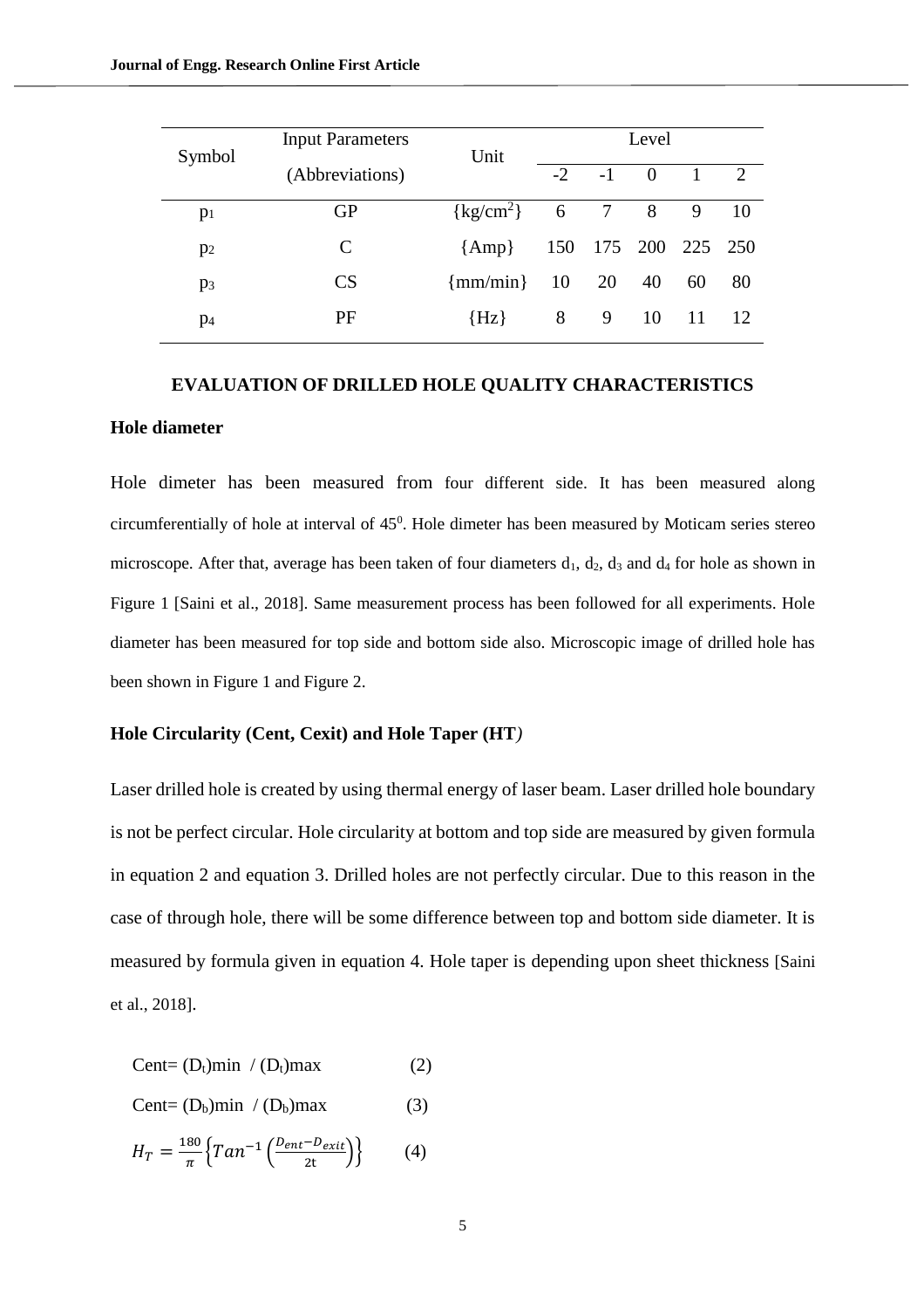Where,  $D_t$  = top side diameter,  $D_b$  = bottom side diameter,  $D_{ent}$  = Top side diameter,  $D_{exit}$  = bottom side diameter  $&t$  = sheet thickness.





**Figure 1.** Microscopic image of top diameter. **Figure 2.** Microscopic image of bottom diameter.

#### **REGRESSION MODEL**

RSM is a mathematical tool that can be used to make a best model for multi-parameters in experimental data and prepare an optimum experiment design. RSM is trustful arithmetic technique for many applications. A mathematical relation has been prepared between input parameters and responses. That will help to know behavior of process parameters on response. General second order regression equation as given in equation 5 [R. Goyal et al., 2016].

$$
y_k = \alpha_0 + \sum_{i=1}^n \alpha_i p_i + \sum_{i=1}^n \alpha_i p_{ii}^2 + \sum_{i=1}^n \sum_{j=n+1}^n \alpha_{ij} p_i p_j \tag{5}
$$

Where ' $\alpha$ ' are regression coefficients. 'n' is number of input parameters.  $y_k$  is response [S. Saini et al., 2018]. After checking acceptability of parameters as values are given in Table 2. Second order regression equations are developed for responses Cent, Cexit & HT accordingly. General second order regression equations as given in equation 6, 7 & 8 for responses Cent, Cexit & HT respectively in uncoded units for AISI316L as follows: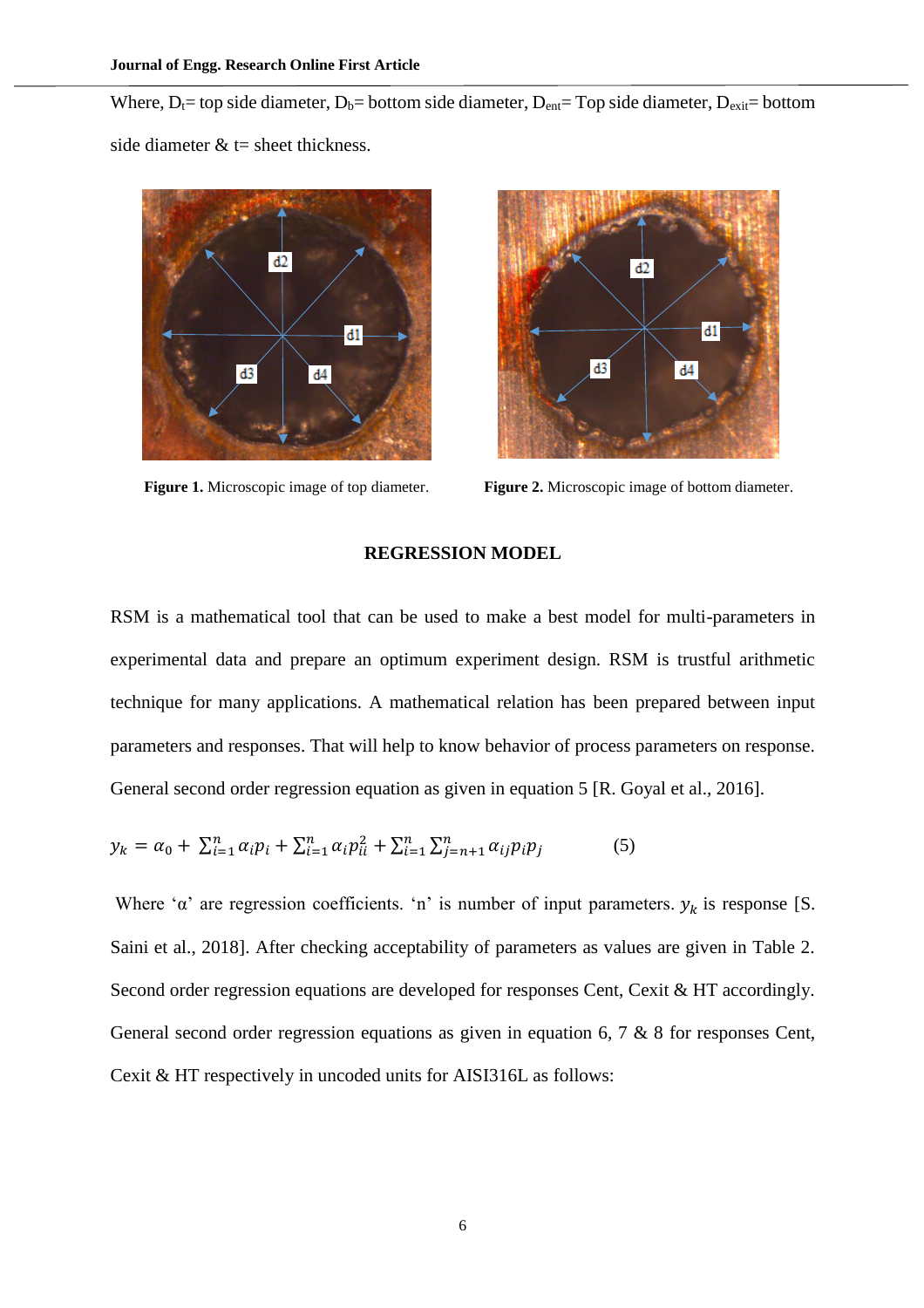Cent = -1.672 + 0.2896  $p_1$  + 0.00989  $p_2$  + 0.00384  $p_3$ + 0.0632  $p_4$  - 0.01210  $p_1$ <sup>2</sup> - 0.000015  $p_2$ <sup>2</sup> - 0.000030 p3<sup>2</sup> - 0.00053 p<sub>4</sub><sup>2</sup> - 0.000332 p<sub>1</sub>\*p<sub>2</sub> + 0.000131 p<sub>1</sub>\*p<sub>3</sub> - 0.00302 p<sub>1</sub>\*p<sub>4</sub>  $- 0.000007 \text{ p}_2^* \text{ p}_3 - 0.000071 \text{ p}_2^* \text{ p}_4 - 0.000071 \text{ p}_3^* \text{ p}_4$  (6) Cexit = 1.10 - 0.071  $p_1 + 0.01075 p_2 - 0.00797 p_3 - 0.190 p_4 + 0.00093 p_1^2 - 0.000025 p_2^2$ - 0.000002  $p_3^2$  + 0.00343  $p_4^2$  - 0.000579  $p_1^*$   $p_2$  + 0.001247  $p_1^*p_3$  + 0.01369  $p_1^*p_4$  + 0.000057  $p_2$ <sup>\*</sup> $p_3$  + 0.000298  $p_2$ <sup>\*</sup> $p_4$  - 0.001473  $p_3$ <sup>\*</sup> $p_4$  (7) HT = 36.7 - 2.26 p<sub>1</sub> - 0.2862 p<sub>2</sub> + 0.1275 p<sub>3</sub> + 1.95 p<sub>4</sub> - 0.0360 p<sub>1</sub><sup>2</sup> + 0.000458 p<sub>2</sub><sup>2</sup> - 0.000411 p<sub>3</sub><sup>2</sup>

$$
-0.0330 \text{ p}_4^2 + 0.01644 \text{ p}_1 \text{*p}_2 - 0.01654 \text{ p}_1 \text{*p}_3 - 0.00067 \text{ p}_3 \text{*p}_4 \tag{8}
$$

#### **MODEL VALIDATION**

### **Theoretical Validation**

S-value and R-value are calculated for theoretical validation of any model. These values are given in Table 3 for individual model. If correlation coefficient's value (R-value) is more than 0.9, then predicted data will be acceptable. In present case, R-value is more than 0.9 for each model. Now, data given in Table 2 is well fitted for all responses [R. Goyal et al., 2016 & A. Hascalik et al., 2013].

| Model Summary | S      | $R-sq$ | $R-sq$ (adj) |
|---------------|--------|--------|--------------|
| Cent          | 0.0088 | 90.70% | 82.57%       |
| Cexit         | 0.0269 | 93.22% | 87.29%       |
| <b>HT</b>     | 0.2817 | 94.93% | 90.50%       |
|               |        |        |              |

**Table 3.** Regression analysis of developed model.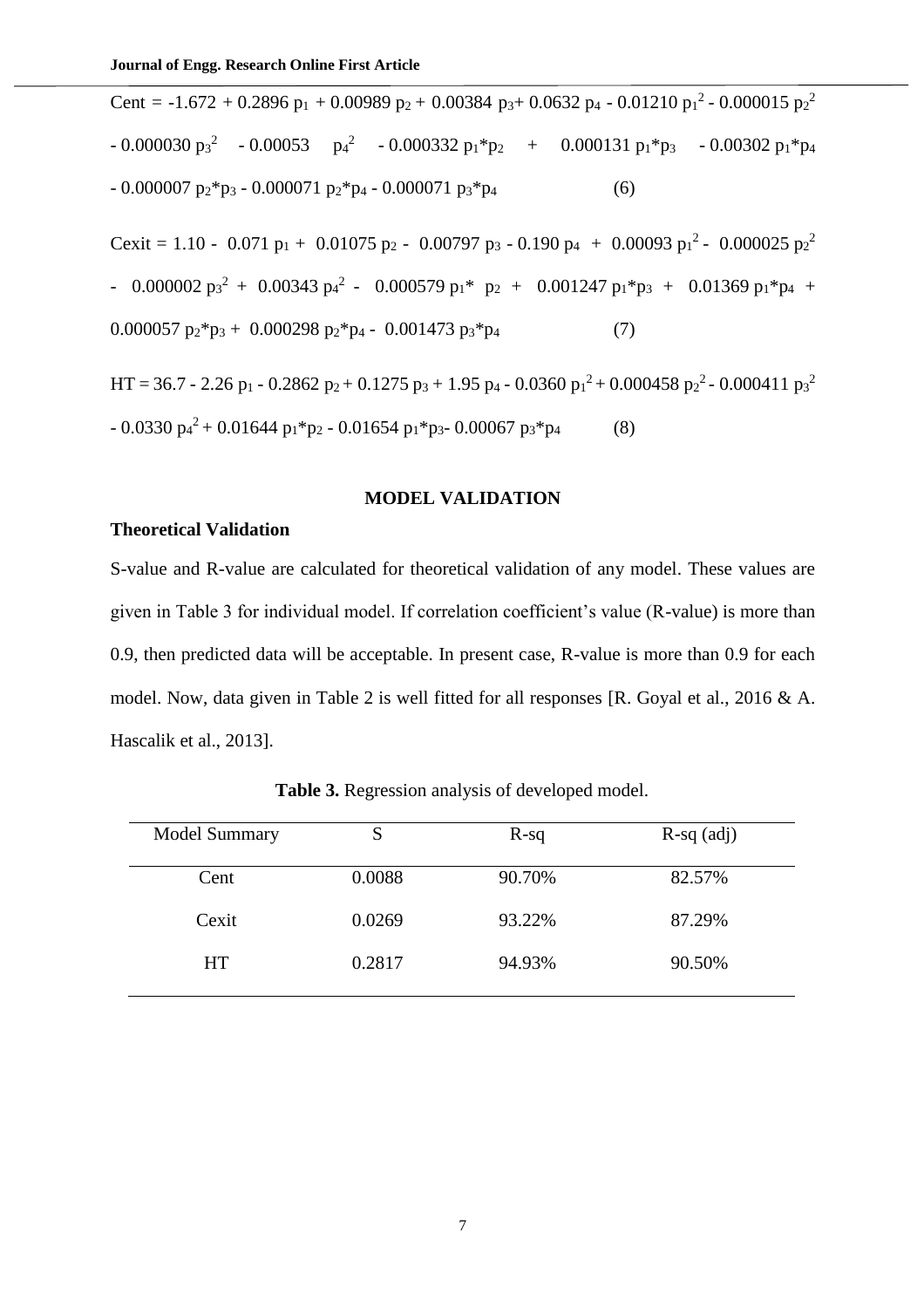Analysis of variance (ANOVA) has been used to test capability of models. Its results have been shown for all models in Table 4. P-values is less than 0.5 for all three models. F-ratios is also calculated for source of regressions. F-ratios are 11.21, 15.72 and 21.41 for Cent, Cext and HT models, respectively. F-ratios for responses are more than critical F-ratio. Confidence level is 95% [W. Tiffany et al., 1985]. So, developed experimental relations for all parameters are significant. It also acceptable for prediction of responses value.

| <b>Source</b>     | DF |             | <b>F-Value</b> |       | <b>P-Value</b> |       |              |  |
|-------------------|----|-------------|----------------|-------|----------------|-------|--------------|--|
|                   |    | <b>Cent</b> | <b>Cexit</b>   | Cent  | <b>Cexit</b>   | Cent  | <b>Cexit</b> |  |
| Regression        | 14 | 11.15       | 15.72          | 11.15 | 15.72          | 11.15 | 15.72        |  |
| Linear            | 4  | 15.56       | 3.22           | 15.56 | 3.22           | 15.56 | 3.22         |  |
| Square            | 4  | 27.13       | 2.62           | 27.13 | 2.62           | 27.13 | 2.62         |  |
| 2-Way Interaction | 6  | 2.92        | 12.51          | 2.92  | 12.51          | 2.92  | 12.51        |  |
| Error             | 16 |             |                |       |                |       |              |  |
| Lack-of-Fit       | 9  | 1.63        | 2.98           | 1.63  | 2.98           | 1.63  | 2.98         |  |
| Pure Error        | 7  |             |                |       |                |       |              |  |
| Total             | 30 |             |                |       |                |       |              |  |

**Table 4.** ANOVA result for Responses.

#### **Significant Factor Analysis**

ANOVA technique has been used to find out significant input parameters for the responses. Results have been shown in Table 5. Gas pressure and current are significant for Cent. Current and pulse frequency are significant for Cexit. Current and cutting speed are significant for HT.

| <b>Process Parameters</b> | Cent     | <b>Cexit</b> | HT       |
|---------------------------|----------|--------------|----------|
| <b>Gas Pressure</b>       | $\bf{0}$ | 0.601        | 0.125    |
| Current                   | -0       | 0.041        | $\bf{0}$ |
| <b>Cutting Speed</b>      | 0.085    | 0.231        | 0.035    |
| Pulse Frequency           | 0.18     | 0.032        | 0.195    |

**Table 5.** p-values of input parameters for responses.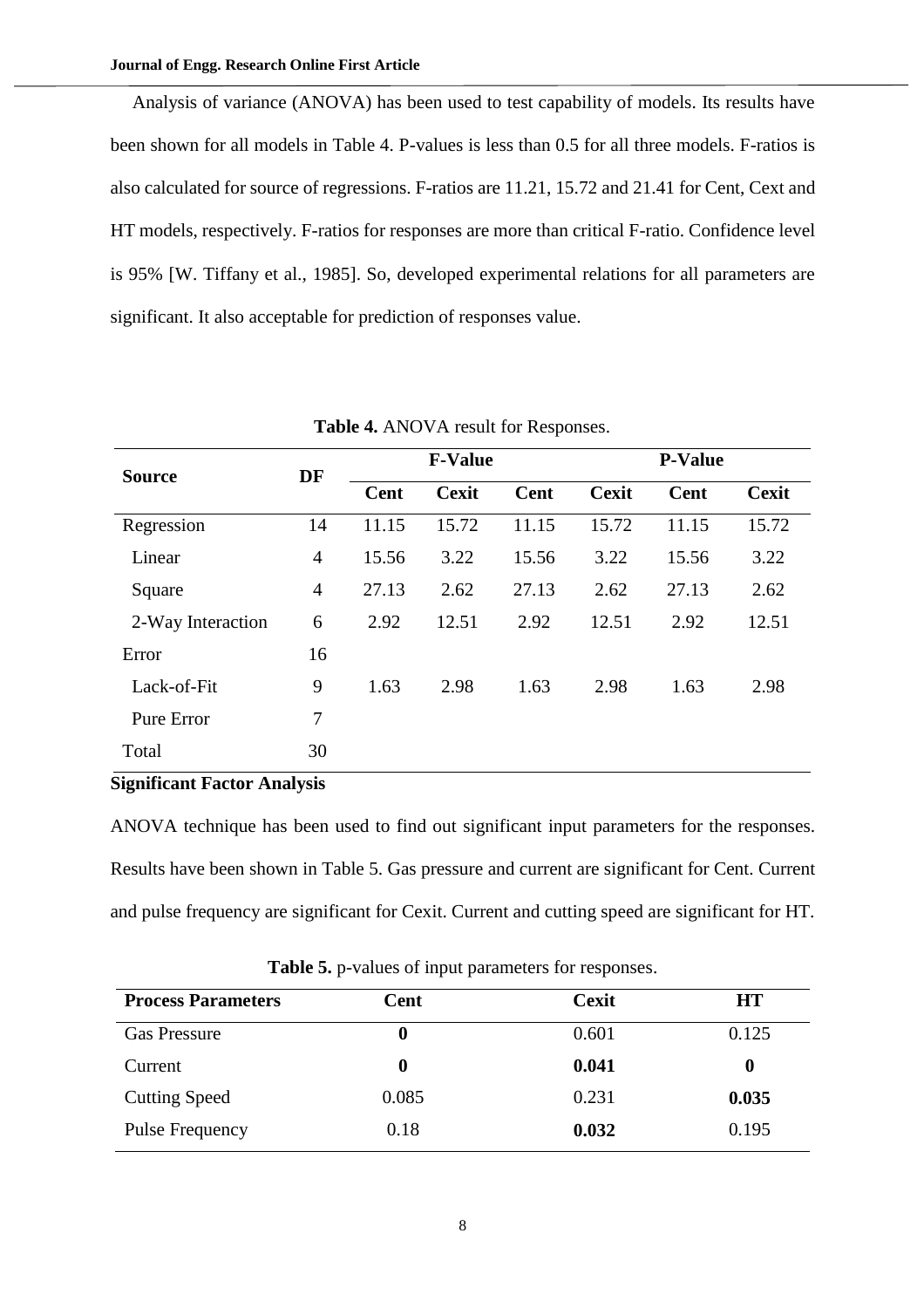## **Experimental Validation:**

Experimental Validation: Experimental data will be compared with the predicted regression model. Mean prediction percentage error (MPPE) will be found out for all the responses.

| Exp.             |                  | Input parameters |                |                |       | Cent<br>Cext |          | HT    |          |       |       |      |          |
|------------------|------------------|------------------|----------------|----------------|-------|--------------|----------|-------|----------|-------|-------|------|----------|
| No               | p <sub>1</sub>   | p <sub>2</sub>   | p <sub>3</sub> | p <sub>4</sub> | Pred. | Expe.        | $\%$     | Pred. | Expe.    | $\%$  | pred. | Exp. | $\%$     |
|                  |                  |                  |                |                |       |              | error    |       |          | error |       |      | error    |
| $\mathbf{1}$     | $\tau$           | 175              | 20             | 11             | 0.93  | 0.92         | 1.29     | 0.90  | 0.93     | 3.49  | 7.95  | 7.57 | 5.01     |
| $\sqrt{2}$       | 9                | 175              | 20             | 11             | 0.95  | 0.94         | 0.69     | 0.93  | 0.91     | 2.61  | 7.05  | 6.81 | 3.54     |
| $\mathfrak 3$    | $\overline{7}$   | 225              | 20             | 11             | 0.96  | 0.95         | 1.48     | 0.95  | 0.95     | 0.35  | 5.27  | 5.32 | 1.03     |
| $\overline{4}$   | 9                | 225              | 20             | 11             | 0.95  | 0.93         | 1.67     | 0.93  | 0.96     | 2.96  | 6.01  | 5.84 | 2.92     |
| 5                | $\boldsymbol{7}$ | 175              | 60             | $11\,$         | 0.95  | 0.93         | 1.71     | 0.67  | 0.65     | 3.44  | 8.47  | 8.53 | 0.73     |
| $\sqrt{6}$       | 9                | 175              | 60             | $11\,$         | 0.97  | 0.96         | 1.14     | 0.81  | 0.84     | 3.77  | 6.25  | 5.85 | 6.76     |
| $\boldsymbol{7}$ | $\boldsymbol{7}$ | 225              | 60             | $11\,$         | 0.96  | 0.94         | 2.57     | 0.84  | 0.86     | 2.08  | 6.26  | 5.92 | 5.78     |
| $\,8\,$          | 9                | 225              | 60             | $11\,$         | 0.96  | 0.94         | 1.70     | 0.92  | 0.92     | 0.02  | 5.68  | 5.73 | 0.89     |
| 9                | $\boldsymbol{7}$ | 175              | 60             | $11\,$         | 0.95  | 0.93         | 1.71     | 0.67  | 0.67     | 0.36  | 8.47  | 8.61 | 1.70     |
| 10               | 9                | 175              | 20             | 9              | 0.92  | 0.91         | 1.46     | 0.88  | 0.90     | 1.70  | 7.00  | 6.90 | 1.48     |
| $11\,$           | $\boldsymbol{7}$ | 225              | 20             | 9              | 0.94  | 0.91         | 2.85     | 0.93  | 0.93     | 0.08  | 5.80  | 5.75 | 0.86     |
| 12               | 9                | 225              | 20             | 9              | 0.93  | 0.92         | 1.03     | 0.85  | 0.90     | 5.25  | 6.60  | 6.35 | 3.98     |
| 13               | $\boldsymbol{7}$ | 175              | 60             | 9              | 0.92  | 0.89         | 2.39     | 0.80  | $0.80\,$ | 0.50  | 8.41  | 8.14 | 3.37     |
| 14               | 9                | 175              | 60             | 9              | 0.95  | 0.94         | 1.44     | 0.88  | 0.89     | 1.44  | 6.25  | 6.20 | $0.81\,$ |
| 15               | $\boldsymbol{7}$ | 225              | 60             | 9              | 0.94  | 0.92         | 2.36     | 0.94  | 0.97     | 3.51  | 6.84  | 7.09 | 3.47     |
| 16               | $\overline{9}$   | 225              | 60             | 9              | 0.95  | 0.92         | 2.79     | 0.96  | 0.96     | 0.08  | 6.33  | 6.26 | 1.04     |
| 17               | 6                | 200              | 40             | 10             | 0.92  | 0.91         | $0.88\,$ | 0.87  | 0.91     | 4.71  | 7.26  | 7.16 | 1.44     |
| 18               | 10               | 200              | 40             | 10             | 0.94  | 0.91         | 2.92     | 0.93  | 0.94     | 1.43  | 5.84  | 6.10 | 4.13     |
| 19               | 8                | 150              | 40             | 10             | 0.93  | 0.92         | 0.65     | 0.76  | 0.78     | 2.34  | 9.15  | 9.41 | 2.81     |
| 20               | $8\,$            | 250              | 40             | 10             | 0.95  | 0.92         | 3.31     | 0.90  | 0.94     | 4.30  | 6.54  | 6.42 | 1.83     |
| 21               | $\,8\,$          | 200              | 10             | 10             | 0.94  | 0.91         | 3.01     | 0.94  | 0.94     | 0.44  | 6.24  | 6.61 | 5.63     |
| 22               | $\,8\,$          | 200              | 80             | 10             | 0.94  | 0.93         | 1.38     | 0.83  | 0.88     | 5.61  | 6.16  | 6.12 | 0.65     |
| 23               | $8\,$            | 200              | 40             | 12             | 0.99  | 0.97         | 2.45     | 0.88  | 0.93     | 4.89  | 6.30  | 6.51 | 3.29     |
| 24               | $8\,$            | 200              | 40             | 8              | 0.95  | 0.94         | 1.15     | 0.93  | 0.94     | 1.14  | 6.84  | 6.77 | 0.96     |
| 25               | $\,8\,$          | 200              | 40             | 10             | 0.98  | 0.95         | 2.71     | 0.89  | 0.90     | 0.76  | 6.70  | 6.62 | 1.17     |
| 26               | $\,8\,$          | 200              | 40             | 10             | 0.98  | 0.96         | 1.64     | 0.89  | 0.93     | 3.96  | 6.70  | 6.41 | 4.49     |
| 27               | $\,8\,$          | 200              | 40             | 10             | 0.98  | 0.96         | 1.64     | 0.89  | 0.89     | 0.36  | 6.70  | 6.80 | 1.51     |
| $28\,$           | $8\,$            | 200              | 40             | 10             | 0.98  | 0.95         | 2.71     | 0.89  | 0.93     | 3.96  | 6.70  | 6.66 | 0.56     |
| 29               | $8\,$            | 200              | 40             | 10             | 0.98  | 0.97         | 0.59     | 0.89  | 0.90     | 0.76  | 6.70  | 6.91 | 3.07     |
| 30               | $\,8\,$          | 200              | 40             | 10             | 0.98  | 0.97         | 0.59     | 0.89  | 0.89     | 0.36  | 6.70  | 6.49 | 3.20     |
| 31               | 8                | 200              | 40             | 10             | 0.98  | 0.96         | 1.64     | 0.89  | 0.93     | 3.96  | 6.70  | 6.47 | 3.52     |

**Table 6.** Mean prediction error for different responses.

MPPE value is calculate by formula given equation 9: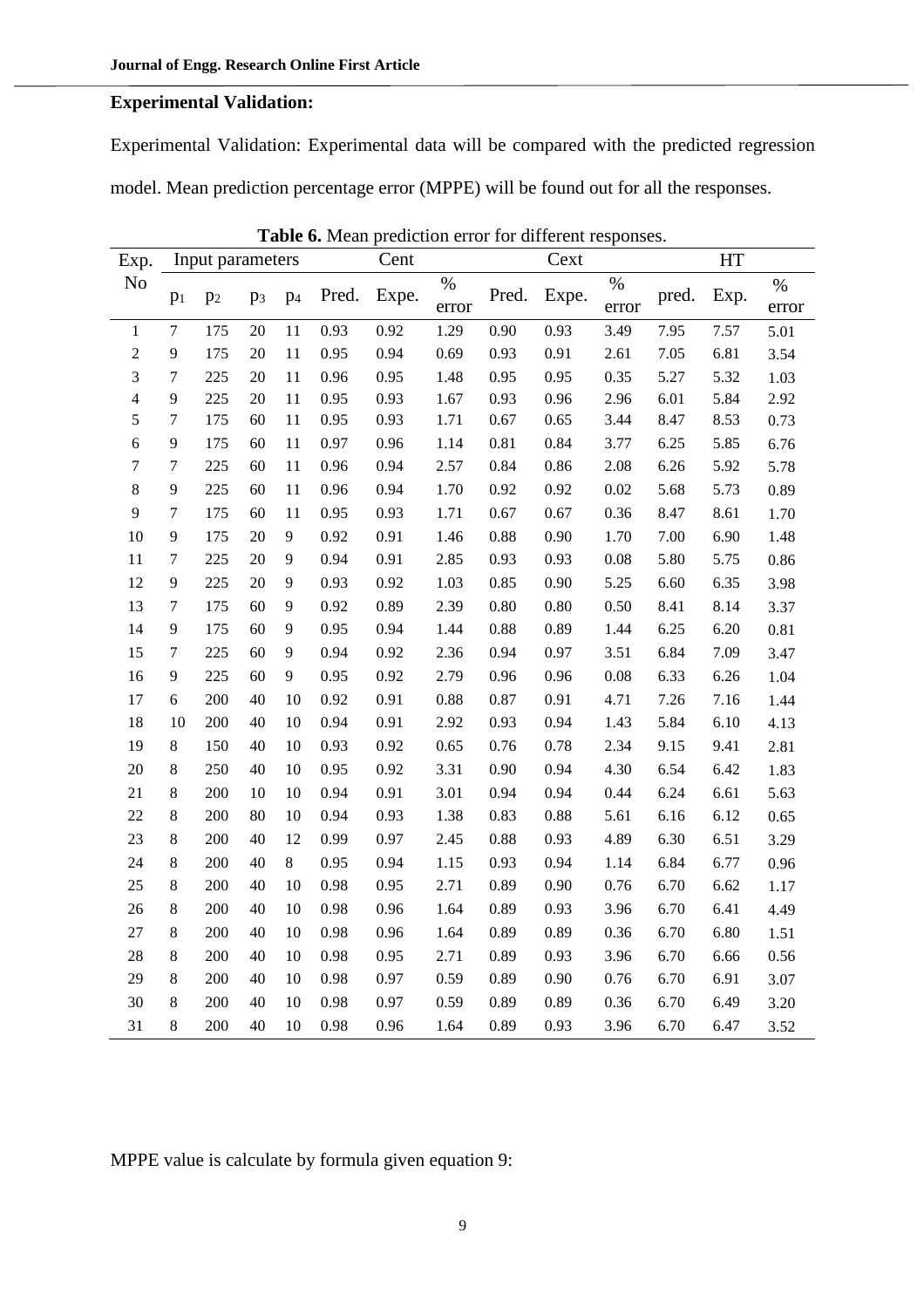MPPE= (Experimental value-Predicted value) \* 100 (9)

(Experimental value)

Comparison result has been shown in Table 6 with prediction error for different responses. In Table 6, 'Pred', 'Expe' and '%' error are indicating predicted, experimental and percentage error value for each response, respectively. MPPE found for responses Cent, Cexit and HT are 1.8%, 2.2% and 2.8% respectively. All these values are in the range of acceptable limit. It is cleared that all developed models are reliable and acceptable. Now, these models may be used as predicted models [B. Yilbas 1996 & B. Yilbas 2008].

#### **PARAMETRIC ANALYSIS**

#### **Improving Circularity at Top (Cent)**

Hole circularity is always become an important response in hole features due to thermal energy of laser beam is used in hole formation. Here gas pressure and current are significant parameters for hole circularity at entrance (Cent) from Table 5. Response plot is showing in Figure 3.



**Figure 3.** Surface Plot Cent vs Current vs Gas pressure.

From the Figure 3, Cent first increasing with increasing gas pressure and current till mid-range of these parameters. After that Cent is decreasing with increasing gas pressure and current. Maximum Cent is 0.97 (experimental value) at  $8\text{kg/cm}^2$  gas pressure and 200 A current.

While increasing current will increase laser power that will help to melt the metal at top surface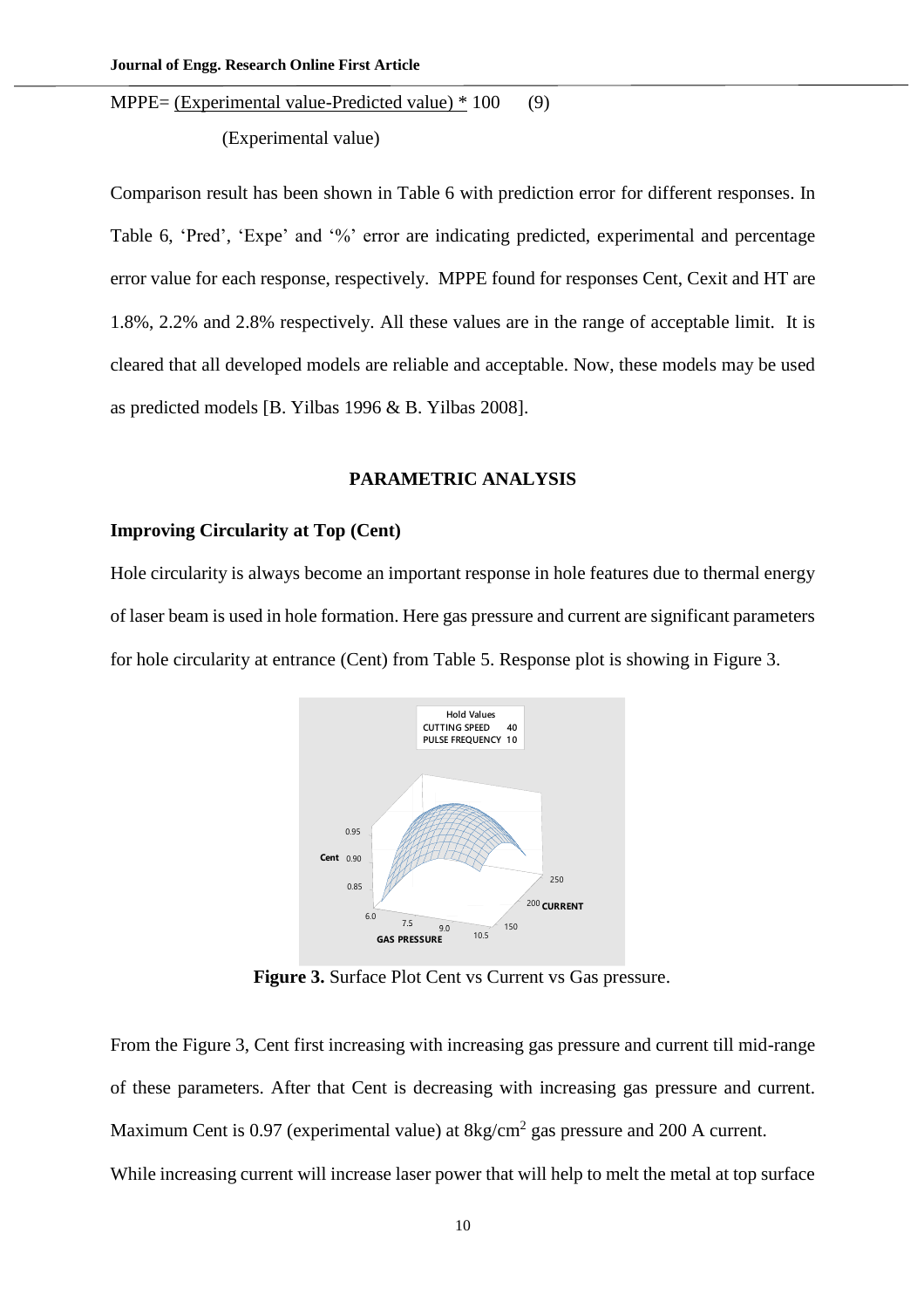of work piece. Simultaneously increased gas pressure will remove molten metal from the surface as earliest possible. But while increasing current above 200A and gas pressure above 8 kg/cm<sup>2</sup>. In this condition, material will melt or burn rapidly and melting temperature of around circumference of hole will increase. High gas pressure will remove unwanted material very quickly. So molten material will remove in more quantity that will reduce circularity at top.

### **Improving Circularity at Bottom (Cexit)**

Pulse frequency and current are significant parameters for improving hole circularity at bottom side. Response surface plot has been shown in Figure 4 for the same. In this response surface plot, it can be observed that behavior of current for Cexit is same as Cent. In this case, as increase in current increases circularity till mid-range after that circularity is decreasing with increasing current.

Simultaneously increase in pulse frequency also increases exit circularity till maximum value of pulse frequency. Maximum value of Cexit is 0.96 (experimental value) at current 200 A and pulse frequency 9 Hz. Increase in pulse frequency increases repetition rate of laser beam. So, penetration rate of laser beam will increase. Simultaneously current is increased, then unwanted material will melt in less time and remove quickly from material surface. That will improve hole circularity.



**(HT) Figure 4.** Surface plot Cexit vs Pulse frequency vs Current.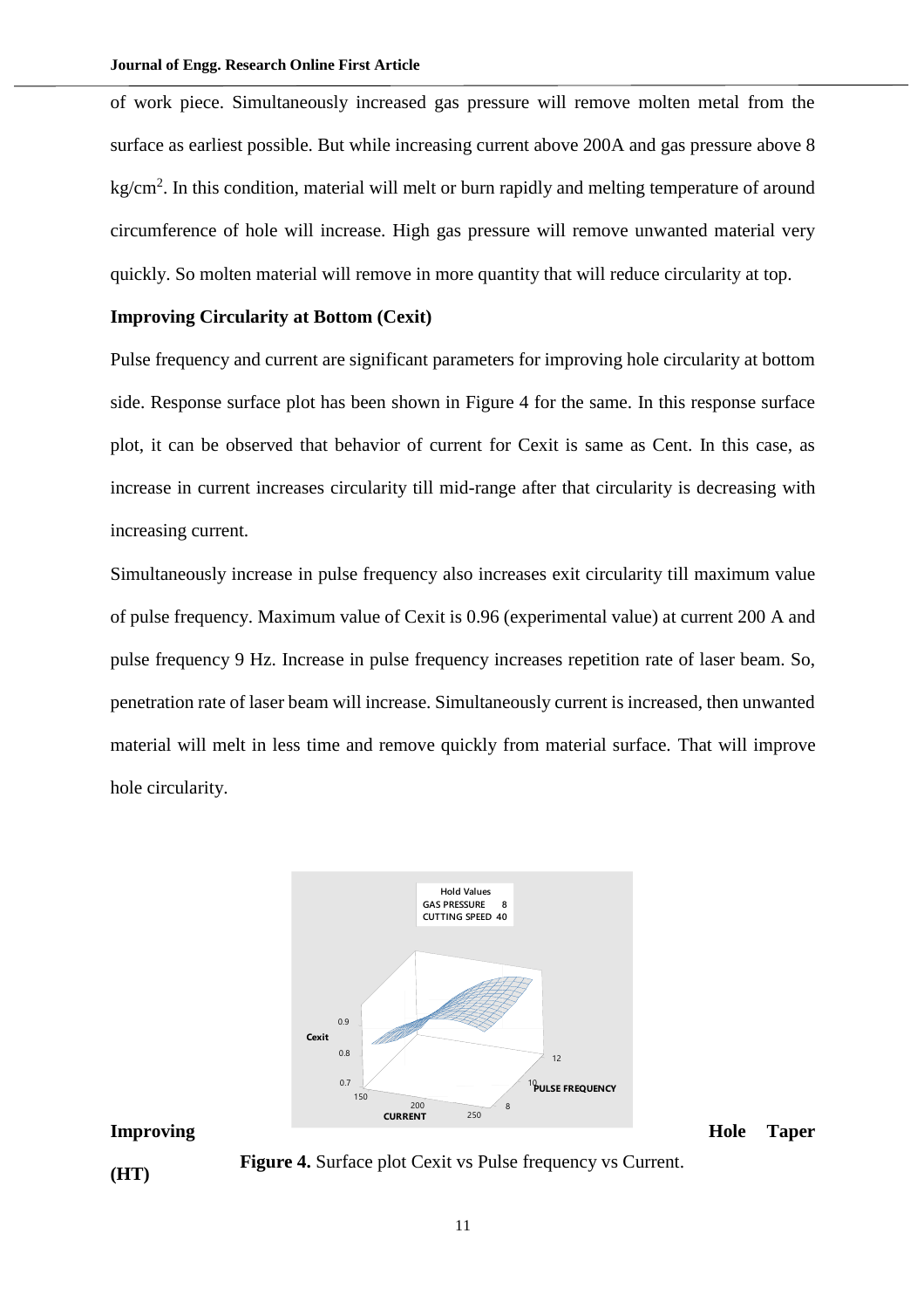Current and CS are significant parameters for hole taper. Converging diverging property of laser beam give taperness during hole making operation. Minimum value of HT will help to give uniform hole diameter (top to bottom), it improves hole feature. Its significant parameters have been discussed earlier. Response surface plot has been shown in Figure 5 for the same. From Figure 5, it can be seen clearly hole taper is decreasing with increasing current. Cutting speed is increased will increase hole taper. Maximum value of current with low cutting speed decreases hole taper. Hole taper  $5.32^0$  at current is 200 A and cutting speed is 20 mm/min. high current value will increase heat energy and AISI316L is highly thermal conductive material, molten material removes rapidly. Simultaneously less cutting speed and low gas pressure (Table 6) unable to remove melted material from surface and remaining material recast and adhere around the hole. So, hole diameter reduces and difference between hole diameter both sides will be decreased.



Figure 5. Surface Plot HT vs Cutting Speed vs Current.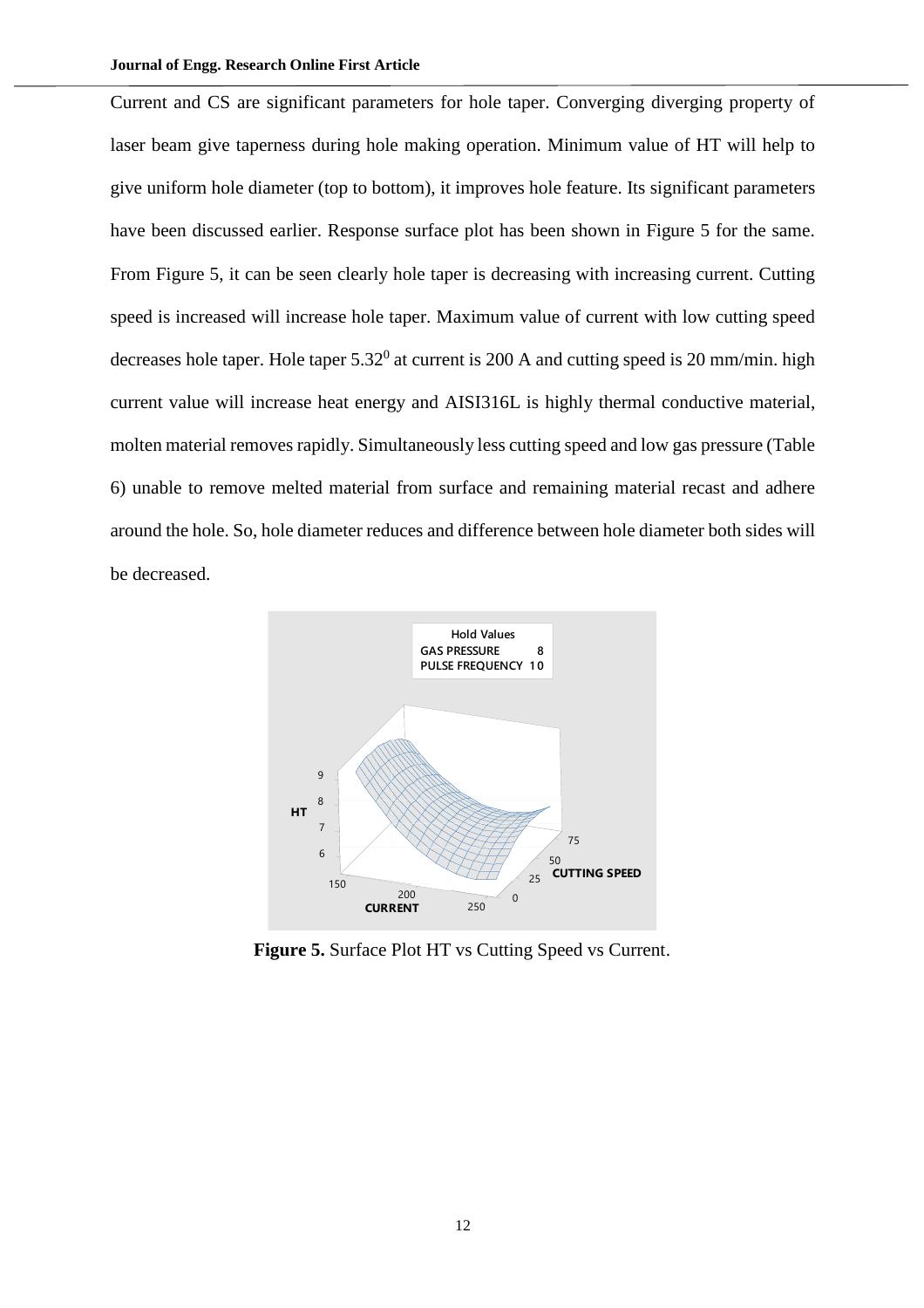#### **CONCLUSION**

Design of experiment has been used to prepare an experimental model for modelling of laser drilling of AISI316L sheet for 1 mm hole diameter. RSM and ANOVA techniques have been used to validate all responses and input parameters.

Following out comes have been found in this research work.

- a. Regression model for all responses Cent, Cexit and HT are acceptable and trustworthy. P-value for all responses are below 0.05.
- b. Mean prediction percentage error for responses Cent, Cexit and HT are 1.8%, 2.2% and 2.8% respectively.
- c. Current and gas pressure are found significant process parameters for circularity at top side (Cent). Maximum Cent is 0.97 (experimental value) at 8 kg/cm<sup>2</sup> gas pressure and 200 A current. Current and pulse frequency are found significant process parameters for circularity at bottom side (Cexit). Maximum value of Cexit is 0.96 (experimental value) at current 200 A and pulse frequency 9 Hz.
- d. Current and cutting speed are significant parameters for hole taper. Minimum value of hole taper  $5.32^0$  at current is 200 A and cutting speed is 20 mm/min.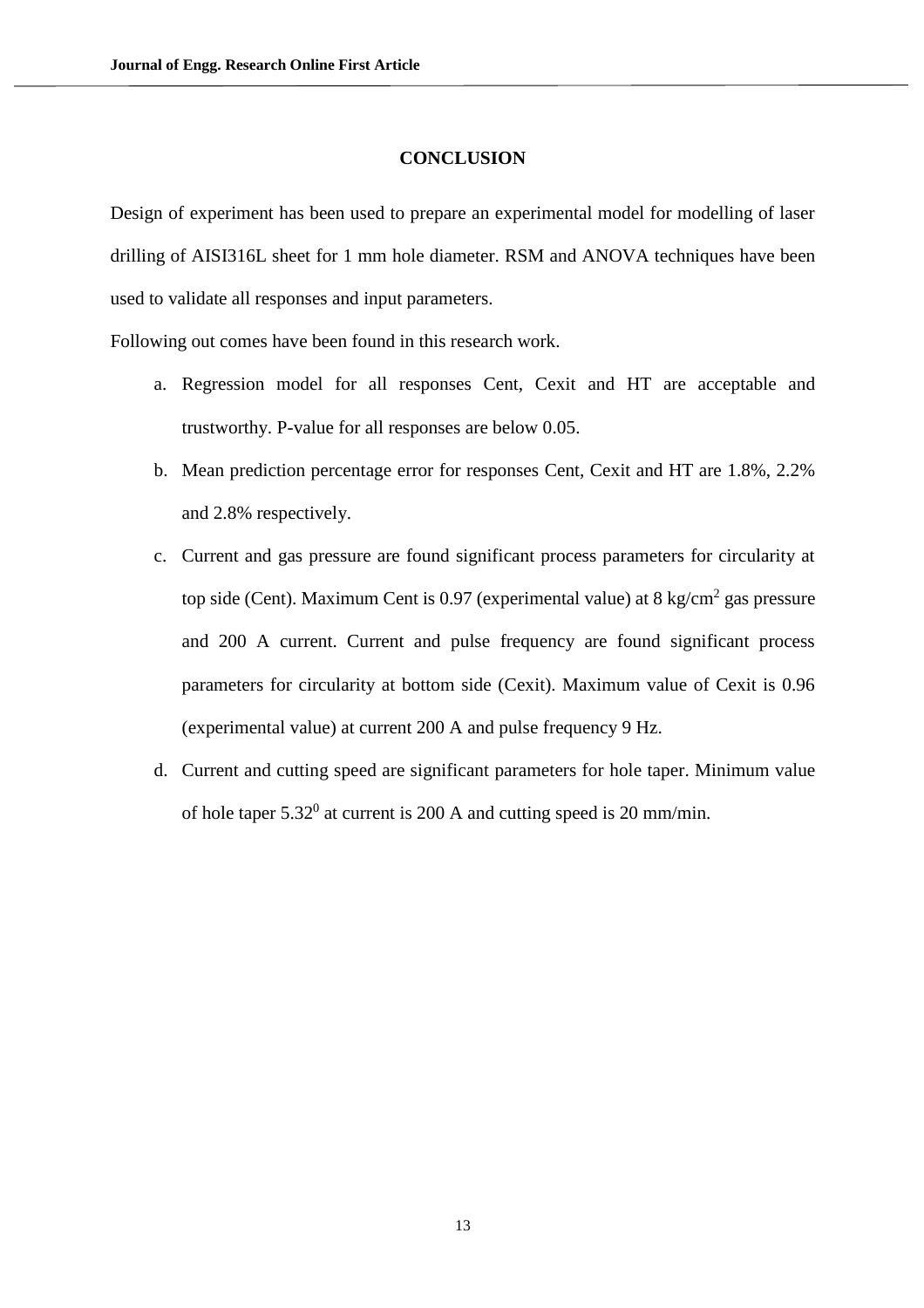#### **REFERENCES**

- **Audouard E, Lopez J, Ancelot B, Gaudfrin K, Kling R, Mottay E 2017**. Optimization of surface engraving quality with ultrafast laser. Journal of Laser Applications. 29 (2).
- **Bharatish A, Murthy HN, Anand B, Madhusoodana CD, Praveena GS, Krishna M**. **2013.** Characterization of hole circularity and heat affected zone in pulsed  $CO<sub>2</sub>$  laser drilling of alumina ceramics. Optics and Laser Technology. 53: 22–32.

**Cekic A, Begic-Hajdarevic D, Kulenovic M, Omerspahic A. 2014**. CO<sub>2</sub> laser cutting of alloy steels using N2 assist gas, Procedia Engineering. 69: 310–315.

**Choudhury IA, Chong WC, Vahid G. 2012.** Hole qualities in laser trepanning of polymeric materials. Optics and Lasers Engineering. 50 (9): 1297–1305.

- **Dubey AK, Yadava V. 2008.** Laser beam machining—a review. [International Journal of](https://www.journals.elsevier.com/international-journal-of-machine-tools-and-manufacture)  [Machine Tools and Manufacture. 48 \(6\). 609–628.](https://www.journals.elsevier.com/international-journal-of-machine-tools-and-manufacture)
- **Gautam GD, Pandey AK. 2018.** Pulsed Nd:YAG laser beam drilling: A review. Optics and Laser Technology. 100: 183–215.
- **Ghany KA, Newishy M. 2005.** Cutting of 1.2 mm thick austenitic stainless steel sheet using pulsed and CW Nd:YAG laser. Journal of Mtls Processing Technology. 168 (3): 438–447.
- **Goyal R, Dubey AK. 2016.** Modelling and optimization of geometrical characteristics in laser trepan drilling of titanium alloy. Journal of Mechanical Science and Technology. 30: 1281– 1293.
- **Hascalik A, Ay M. 2013.** CO<sub>2</sub> laser cut quality of Inconel 718 nickel based superalloy. Optics and Laser Technology. 48: 554–564.
- **Lamikiz A, Lacalle D, Sa JA, Lo LN. 2005.** CO<sub>2</sub> laser cutting of advanced high strength steels (AHSS). Applied Surface Science. 242: 362–368.